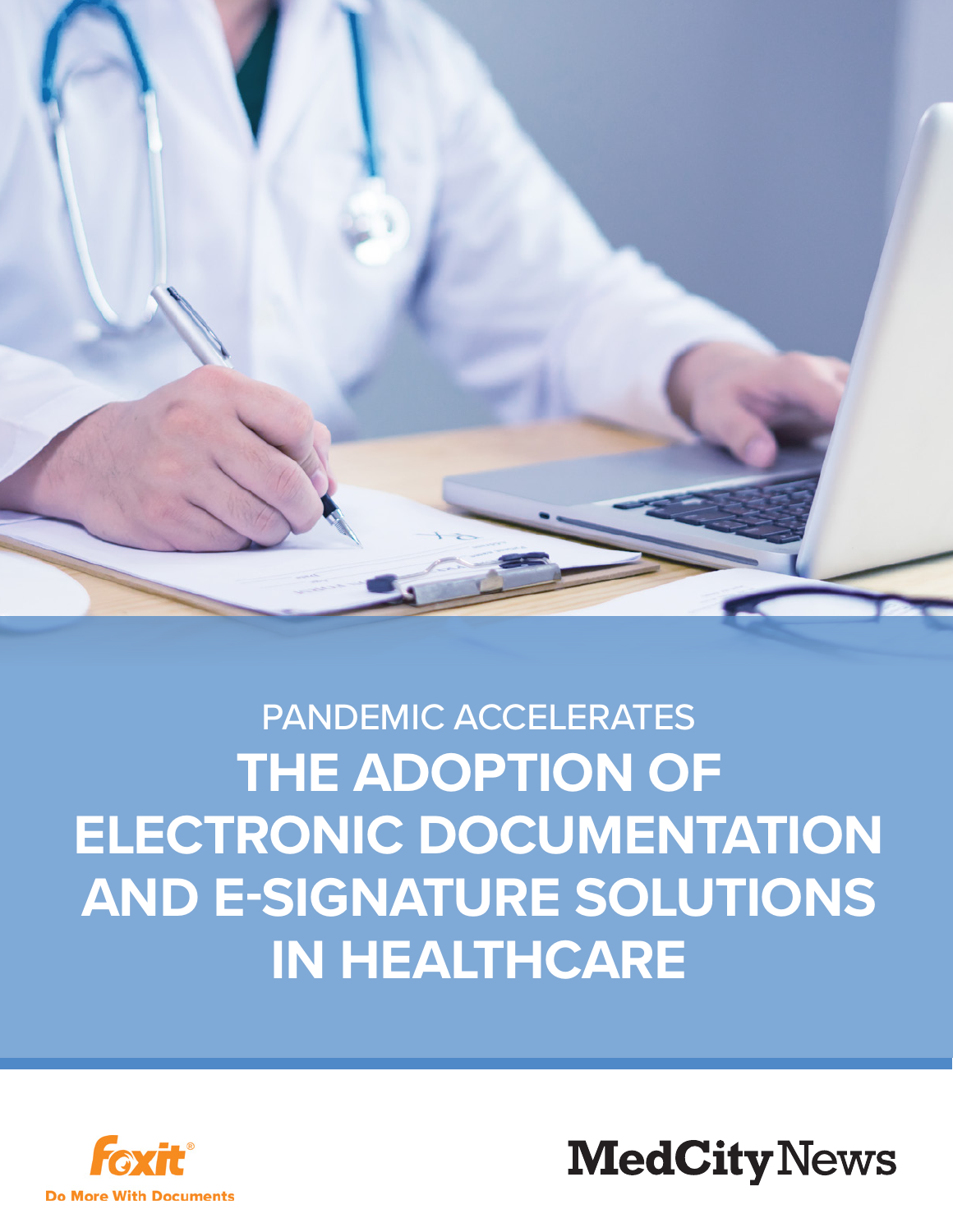## PANDEMIC ACCELERATES **THE ADOPTION OF ELECTRONIC DOCUMENTATION AND E-SIGNATURE SOLUTIONS IN HEALTHCARE**

The coronavirus pandemic that has swept across the globe has had a powerful impact on hospitals and healthcare systems. It spurred them to rapidly adopt or scale telehealth solutions so they can see patients remotely but also better manage the safe flow of patients who needed in-person visits with their clinicians. The crisis cut through the organizational inertia of healthcare institutions and motivated them to enact changes that had long been on their to-do list. It forced them to set up myriad tools to support these hybrid models of care, from chatbots to video visits.

The [Accenture](https://www.accenture.com/us-en/insights/health/accenture-digital-health-technology-vision-2021) 2021 Digital Health Tech Vision report highlighted the healthcare transformation that's taken place over the past 18 months. It was found in a survey of 399 healthcare executives across six countries that the majority (86%) believe that their healthcare organization's business and technology strategies are becoming inseparable—even indistinguishable.

Underscoring this point is a new survey from FoxitSoftware examining the shift to paperless medical documents and processes, including which departments continue to use paper and why. It reveals that the Covid-19 pandemic has given a new sense of urgency for healthcare organizations to shift parts of their business that rely on paper-based documents to digital documents.

"Healthcare documents hold a wealth of data. Collecting, managing, and sharing these data securely has become the top priority for every healthcare organization we have worked with," according to Deboshree Sarkar, Product Marketing Manager and Healthcare Marketing Vertical Leader with Foxit.

### **Covid-19 has made it 'urgent' for healthcare organizations to expand adoption of electronic document formats**

A whopping 46% of respondents replied "significant" or "urgent", in response to the question, "Since the start of the Covid-19 public health crisis, how big of a priority has it been to adopt an electronic document format for patient-facing healthcare forms and documents?".

There is no question that the Covid-19 pandemic was a catalyst for virtual care. It's not surprising that many of the hospitals forced to rapidly expand these services now are faced with the need to digitize those paper-based documents that they continue to use for tasks such as patient feedback.

It brings us back to a fundamental issue that healthcare organizations contend with, even those that have digitized most of their operations: How to further reduce their reliance on paper and digitize these documents.

The survey of healthcare organizations was published on the MedCity News website and distributed in its daily newsletter and in emails to newsletter subscribers as well as on its social media channels.

Of the respondents who completed the survey, 41% are from the C-Suite, 9.4% are health practitioners, 9.4% are in quality, compliance or operations, and 7.8 percent are in IT.

#### **The departments that rely on paper forms**

The majority of respondents, 67%, noted that their healthcare organizations have departments that continue to rely on paper medical documents, compared with 33% that don't.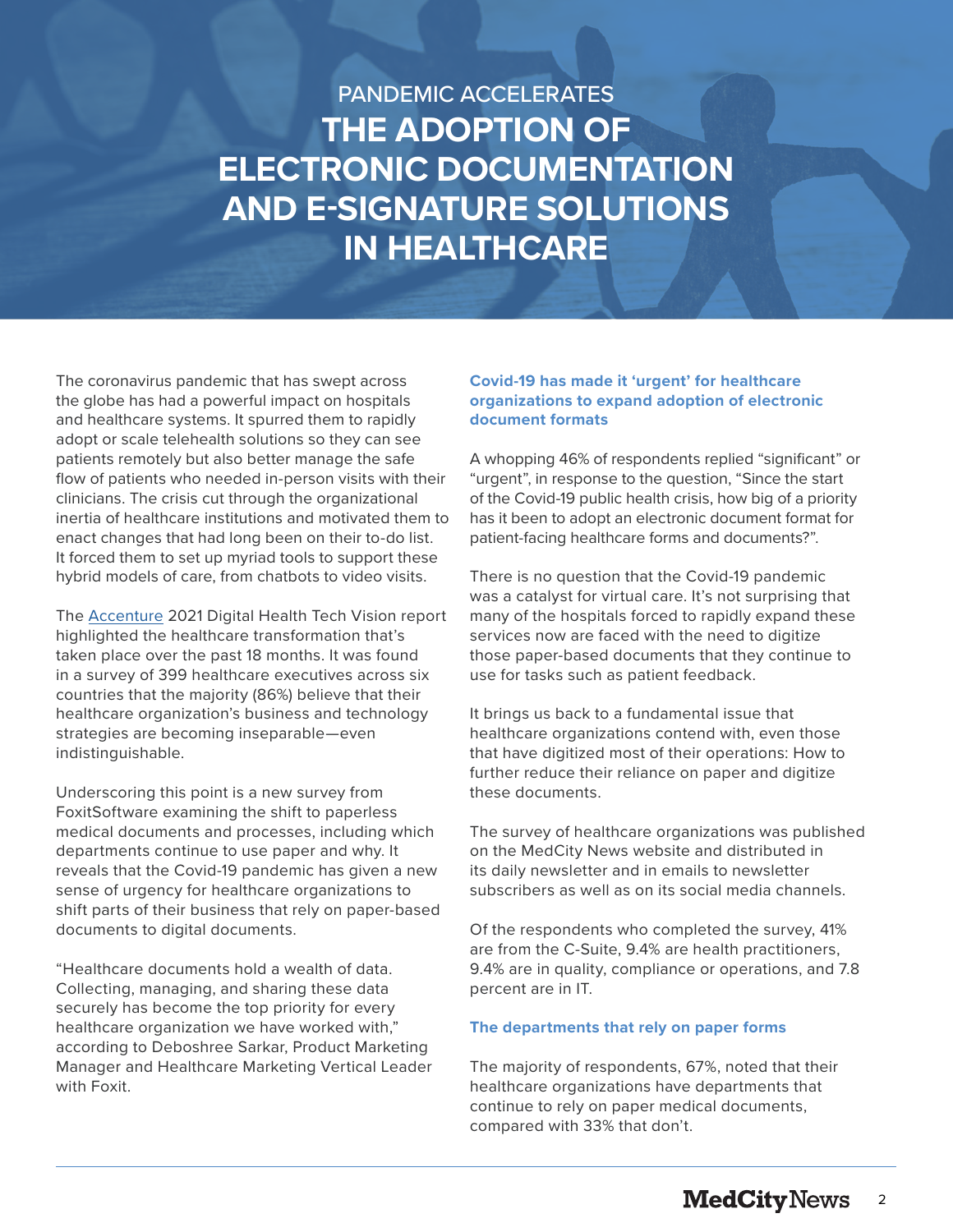**In which of the following circumstances are paper forms used? (Select all that apply)**

| Finance and Accounting (Medicare<br>Billing, clinical payment approval,<br>Invoice processing approval forms, | 15.91% |
|---------------------------------------------------------------------------------------------------------------|--------|
| Healthcare Contracts (Health plan<br>contracts, GPO agreements etc)                                           | 13.64% |
| Healthcare staffing (Employee/<br>Physician Onboarding, Applicant                                             | 12.88% |
| Legal (eg: NDA agreements etc)                                                                                | 18.18% |
| <b>Patient Care Coordination documents</b><br>(eg: medical history, intake forms,                             | 19.70% |
| Procurement                                                                                                   | 5.30%  |
| Research (trial forms, patient feedback<br>forms etc)                                                         | 14.39% |

As a Foxit blog post noted, eliminating paper isn't an option, but a matter of time and strategy. Paper is costly, creates storage expenses, can be challenging to share via clunky fax machines, silos information and complicates collaboration between institutions and sharing medical data. So it's not surprising that cost efficiency offers a compelling reason to go digital for 21% of survey respondents.

"Time is money and paper-based business processes are like quick sands, they are slow and also create a lot of internal inefficiencies and revenue losses within the healthcare sector," Sarkar noted.

#### **Internal challenges**

The list of write-in rationales for keeping some paperbased solutions offers a window into how institutions wrestle with security and regulatory concerns as well as their corporate culture:

- Outside party usually dictates
- Fear of questionable electronic security, familiarity with paper, lack of systems familiarity/ understanding.
- Organizational inertia
- Expense of technology and patients have little desire to use them.
- Migration from paper to digital is a tedious process
- Cannot be hacked
- They are backup in case something goes wrong with the electronic forms.
- Client driven usage but is declining
- ICT Infrastructures is still at its infancy, meaning it is not fully developed to a level where it can be easily accessible.
- Historic admin and lack of field tech in hard to connect environments
- HIPAA concerns with sending data— using secure fax.

#### **Improving the patient experience by supporting collaboration**

Care coordination and clinical research are the most patient-centered sources of paper that are prime candidates for being digitized. By enabling a patient's entire care team to exchange and view each other's assessments of a patient's condition, it can provide a more complete picture of a patient's care, avoid duplication and simplify workflows.

*"With other industries digitizing their business processes and providing top notch consumer experience, the healthcare industry is now under pressure to improve their consumer experience," Sarkar observed. "There is a need for a 'digital first' mentality which calls for providing the patients with easy and secure access to data and enabling them to handle all of their document related tasks by themselves and empowering the employees with powerful digital tools that alleviates a lot of their day-to-day burden with documents."*

Additionally, there are other factors motivating hospitals to make the shift to digital records, particularly Improving the patient experience. About 58% of respondents said patients expressed a preference for electronic documents over paper forms. Many believe that the hybrid model of care, making virtual and in-person care available depending on the needs and preferences of patients, is here to stay. Digitizing documents that are key